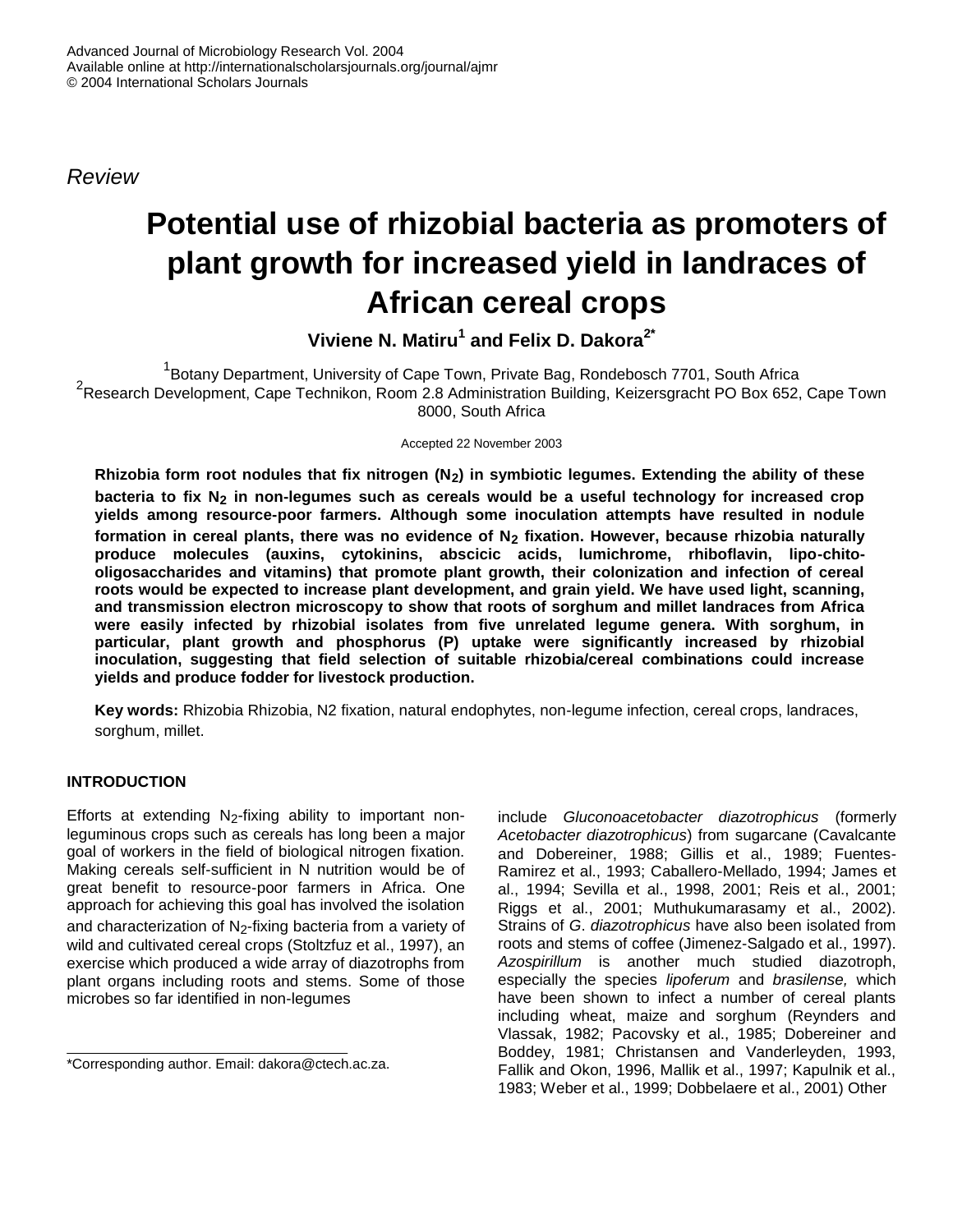known diazotrophs include *Herbaspirillum seropedicae* (Dobereiner et al., 1993; Weber et al., 1999; Riggs et al., 2001), *Klebsiella pneumoniae* and *Panotoea agglomerans* (Riggs et al., 2001), *Enterobacter sp*, *Klebsiella oxytoca*, *Azotobacter, Arthrobacter*, *Azoarcus*, *Bacillus* and *Zooglea* (Mirza et al., 2001).

Information on  $N_2$ -fixation by these associative diazotrophs is rather scanty and amounts fixed disappointingly low, except for *G. diazotrophicus* which fixes ecnomical amounts of  $N_2$  in sugarcane (Boddey et al., 1988; Dobereiner et al., 1993; Sevilla et al., 1998; 2001). However, growth promotion has been observed with many of these diazotrophs even where  $N<sub>2</sub>$ -fixation could not be demonstrated. In general, these diazotrophs are reported to improve root growth and function, often leading to increased uptake of water and mineral nutrients. Plant inoculation with *Azospirilum brasilense,* for example, promoted greater uptake of NO<sub>3</sub>, K<sup>+</sup>, and H<sub>2</sub>PO<sub>4</sub> in corn, sorghum, wheat and setaria (Lin et al., 1983; Okon and Kapulnik, 1986; Murty and Ladha, 1988; Zavalin et al., 1998; Saubidet et al., 2000), leading to higher crop yields. Because rhizobia also produce various metabolites such as auxins, cytokinins, riboflavin and vitamins (Phillips and Torrey, 1970; Dakora, 2003), their invasion of legume and non- legume plant roots should promote an increase in plant growth. This review examines rhizobial bacteria as natural endophytes of cereal and their potential for increasing yields of major cereal crops in Africa.

## **RHIZOBIA AS NATURAL ENDOPHYTES OF THE LEGUMINOSAE**

Rhizobia (species of *Rhizobium*, *Mesorhizobium*, *Bradyrhizobium*, *Azorhizobium*, *Allorhizobium*, and *Sinorhizobium*) form intimate symbiotic relationships with legumes by responding chemotactically to flavonoid molecules released as signals by the legume host. These plant compounds induce the expression of nodulation (*nod*) genes in rhizobia, which in turn produce lipo-chitooligosaccharide (LCO) signals that trigger mitotic cell division in roots, leading to nodule formation (Dakora 1995; Lhuissier et al., 2001).

Nitrogen is required for cellular synthesis of enzymes, proteins, chlorophyll, DNA and RNA, and is therefore important in plant growth and the production of food and feed. For nodulating legumes, nitrogen is provided through symbiotic fixation of atmospheric  $N_2$  by nitrogenase in rhizobial bacteroids. This process of biological nitrogen fixation (BNF) accounts for 65% of the nitrogen currently utilized in agriculture, and will continue to be important in future crop productivity, especially in sustainable systems. In Africa, grain legumes fix about 15-210 kg N ha<sup>-1</sup> seasonally, while tree legumes fix about 43-581 kg N ha<sup>1</sup> y<sup>1</sup> (Dakora and Keya, 1997). Leaf prunings of trees and the foliage of annual legumes are

thus an important component of sustainability in fallow, agroforestry and tropical cropping systems. The N fixed by rhizobia in legumes can also benefit associated nonlegumes via direct transfer of biologically-fixed N to cereals growing in intercrops (Englesham et al., 1981), or to subsequent crops rotated with symbiotic legumes (Dakora and Keya, 1997). In many low input grassland systems, the grasses depend on the N fixed by their legume counterparts for their N nutrition and protein synthesis, which is much needed for forage quality in livestock production (Paynel et al., 2001). In addition to N<sub>2</sub> fixation in legumes, rhizobia are also capable of contributing to growth promotion in non-legume species.

### **RHIZOBIAL INFECTION OF NON-LEGUMES UNDER EXPERIMENTAL CONDITIONS**

Although rhizobia naturally infect legumes as host plants, some *Rhizobium* strains can form symbiotic relationships with non-legume species such as *Parasponia* (Trinick, 1979). Effective nodulation has also been observed in *Parasponia andersonii*, following *Bradyrhizobium*  inoculation of plantlets regenerated from calii (Davey et al., 1993). The nodulation of *Parasponia* by both *Rhizobium* and *Bradyrhizobium* strains provides further encouragement that rhizobial infection and nodule formation in non-legume crops is a possibility in the future. Thus the ability of rhizobia and bradyrhizobia to infect and nodulate *Parasponia* has increased the prospect and search for rhizobial nodulation of nonlegume plants such as cereals.

A number of workers have experimentally demonstrated the ability of rhizobia to colonize roots of non-legumes and localize themselves internally in tissues, including the xylem (Spencer et al., 1994). Following that success, several attempts have been made to extend nodulation and  $N<sub>2</sub>$ -fixing ability to nonlegume crops (Al-Mallah et al., 1990; Gough et al., 1997a; Antoun et al., 1998; Stone, 2001). Some of these early experiments successfully induced nodulation in oilseed rape, though only after treating the seedling roots with enzymes followed by inoculation with rhizobia (Al-Mallah et al., 1990). Applying *Bradyrhizobium japonicum* to radish significantly increased plant dry matter by 15% but without nodulation (Antoun et al., 1998). *Azorhizobium caulinodans* ORS571, which induces stem and root nodules in the tropical legume *Sesbania rostrata,* has also been shown to colonize the internal tissues of *Arabidopsis thaliana* through cracks at points of lateral root emergence (Gough et al., 1997a: 1997b). The co-application of *A. caulinodans* and flavonoids such as naringenin and daidzein, even at very low concentrations  $(5 \times 10^{-5} \text{ M})$  significantly enhanced microsymbiont colonization of roots and promoted localization in the xylem of *A. thaliana* (Stone, 2001). Other studies have similarly demonstrated the ability of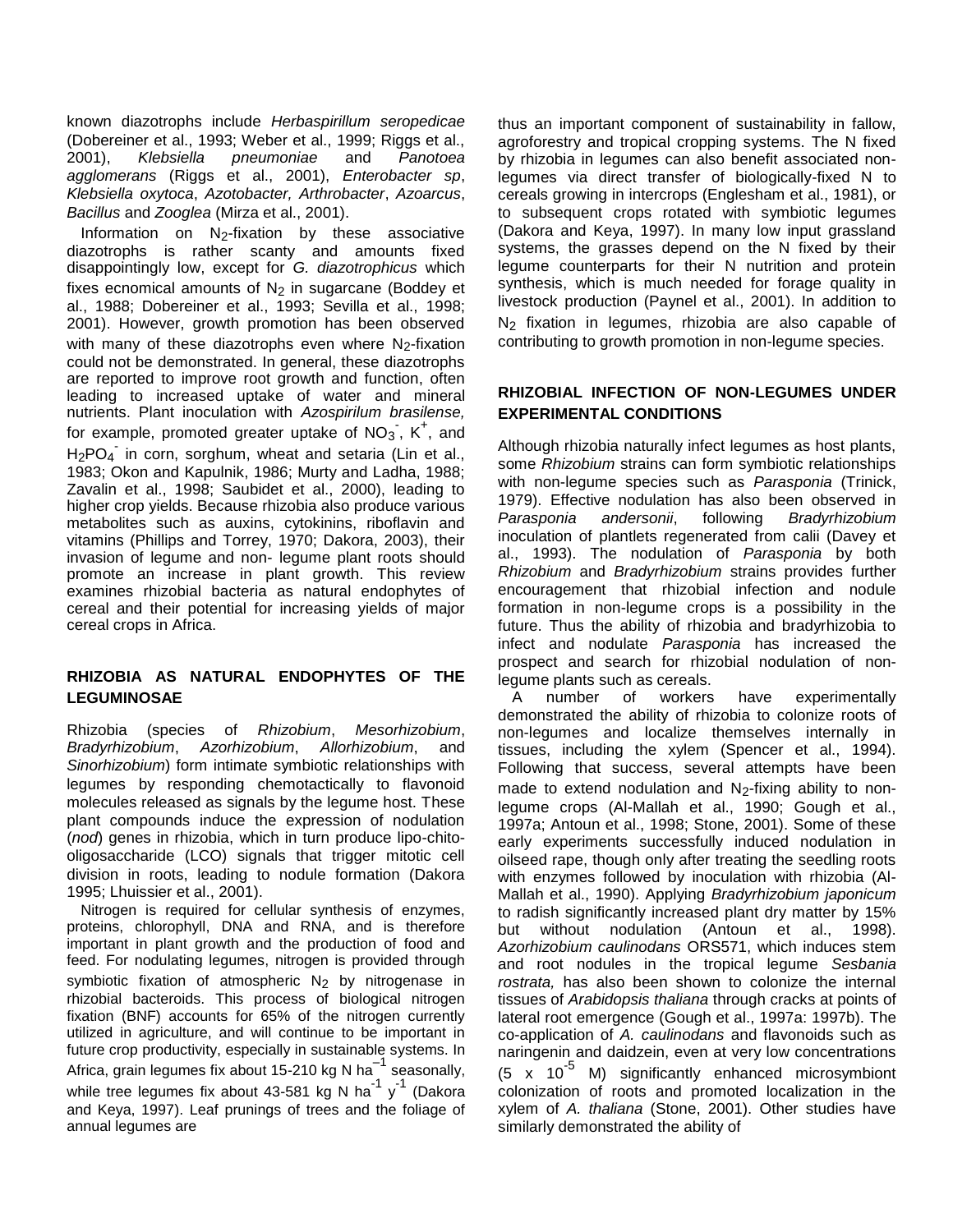*Rhizobium leguminosarum* bv. *phaseoli* to colonize roots of lettuce plants (Chabot et al., 1996).

Naturally-occurring rhizobia, isolated from nodules of *Parasponia* and some tropical legumes, have also been shown to infect roots of many agricultural species such as rice, wheat and maize via cracks made by emerging lateral roots (Webster et al., 1997). Inoculation of rice and wheat with *A. caulinodans* strain ORS571 carrying a *lac*Z reporter gene showed that a high proportion of the internal plant colonization occurred from lateral root cracks. Supplying the flavonone naringenin at 10<sup>-4</sup> or 10<sup>-5</sup> M concentration increased rhizobial entry via cracks and promoted intercellular localization in wheat roots (Webster, 1997; 1998). But this endophytic establishment of *A. caulinodans* in wheat roots is nevertheless possible without the addition of flavonones (Sabry et al., 1997). What is however most intriguiging is the report that the *nod* D1 gene product of *Rhizobium* strain NGR234 responds to activation by phenolic compounds isolated from wheat extracts (le Strange et al., 1990). Whether the role of flavonoids in non-legume root infection is accidental or symbiotically-related, remains to be determined.

In a study with maize, Chabot et al. (1996) used bioluminescence from *R. leguminosarum* bv. *phaseoli* strains harbouring *lux* genes to visualize *in situ* colonization of roots by rhizobia, as well as to assess the efficiency with which these bacteria infected maize roots. Their observations were consistent with findings on maize root colonization and infection by rhizobia reported by Schloter et al. (1997) and Yanni et al. (2001).

As a major food crop, rice has probably attracted more dollar investment in nodulation studies with rhizobia than any other non-legume species (Chaintreuil et al., 2000; Yanni et al., 2001). Al-Mallah et al. (1989) were the first to successfully induce nodular structures on rice roots after treating 2-d-old seedling roots with a cell wall-degrading enzyme mixture followed by rhizobial inoculation in the presence of polyethylene glycol. In a later study, Weber et al. (1999) detected an increase in rhizobial infection of rice roots with the application of low concentrations of naringenin(10<sup>-4</sup> and 10<sup>-5</sup> M). Interestingly, the same flavonone was shown to enhance the colonization of rice roots and internal localization in xylem by *Azorhizobium caulinodans* strain ORS571 (Gopalaswamy et al., 2000). Similar rice-rhizobial interactions have been reported by de Bruijn (1995) and Ladha (1997). However, it is only recently that the isolation of rhizobia as natural endophytes of cereals or other non-legume plant species has began.

### **RHIZOBIA AS NATURAL ENDOPHYTES OF NON-LEGUME CROPS**

The success with which laboratory studies infected cereal roots with rhizobia led to the hypothesis that during

legume-cereal rotations and/or mixed intercropping rhizobia are brought into closer contact with cereal roots, and this probably results in non-legume root infection by native rhizobial populations in soil. With that background, attempts have been made to determine if rhizobia naturally infect roots of cereals and other major food plants. The study by Yanni et al. (1997) was the first to isolate *R. leguminsarum* bv. *trifolii* as a natural endophyte from roots of rice in the Nile delta. Because rice has been grown in rotation with berseem clover for about 7 centuries in the Nile delta, this practice probably promoted closer rhizobial affinity for this cereal as a "host plant". This hypothesis is re-inforced by the fact that the clover-nodulating rhizobia isolated from rice could occur up to 2.5 x  $10^7$  cells g  $^{-1}$  fresh weight of root, concentrations similar to those obtained for bacteroids in legume root nodules. Chaintreiul et al. (2000) similarly isolated photosynthetic bradyrhizobia from roots of the African brown rice, *Oryza glaberrima*, which generally grows in the same wetlands as *Aeschynomene sensitive*, a stem-nodulated legume associated with photosynthetic strains of *Bradyrhizobium*. Again, this may well suggest co-evolution of *Aeschynomene* bradyrhizobia and wild genotypes of African brown rice. But whether these bradyrhizobia affect growth of *O*. *glaberrima* plants, has not been determined.

Besides rice, rhizobia have also been isolated as natural endophytes from roots of other non-legumes species such as cotton, sweet corn (McInroy and Kloepper, 1995), maize (Martinez-Romero et al., 2000), wheat (Biederbeck et al., 2000) and canola (Lupwayi et al., 2000) either grown in rotation with legumes or in a mixed cropping system involving symbiotic legumes. Because intercropping of symbiotic legumes with cereals, vegetables and tuber crops is a common feature of African agriculture, a programme of field isolation is likely to discover rhizobia as natural endophytes in roots of the non-legume components of these cropping system.

#### **SIGNIFICANCE OF RHIZOBIAL INFECTION OF CEREALS AND ITS POTENTIAL FOR INCREASED YIELDS IN AFRICA**

Of the studies so far described, only two are of relevance to the African situation, namely the isolation of rhizobia as natural endophytes of *Oryza sativa* in Egypt, and *Oryza glaberrima* in Senegal and Guinea (Yanni et al., 2001; Chantreuil, 2000). However, studies currently conducted in South Africa using African landraces of sorghum, millet and Sudan grass from Kenya have shown the ability of *Bradyrhizobium japonicum* TAL 110, *Azorhizobium caulinodan* ORS571, *Rhizobium* NGR234, *Rhizobium*  GHR2, *Sinorhizobium meliloti* strain1, *Rhizobium leguminosarum* bv. *viceae* Cn6, and *R. leguminosarum*  bv. *viceae* strain 30 to infect roots of African landraces of sorghum and millet. Because rhizobia produce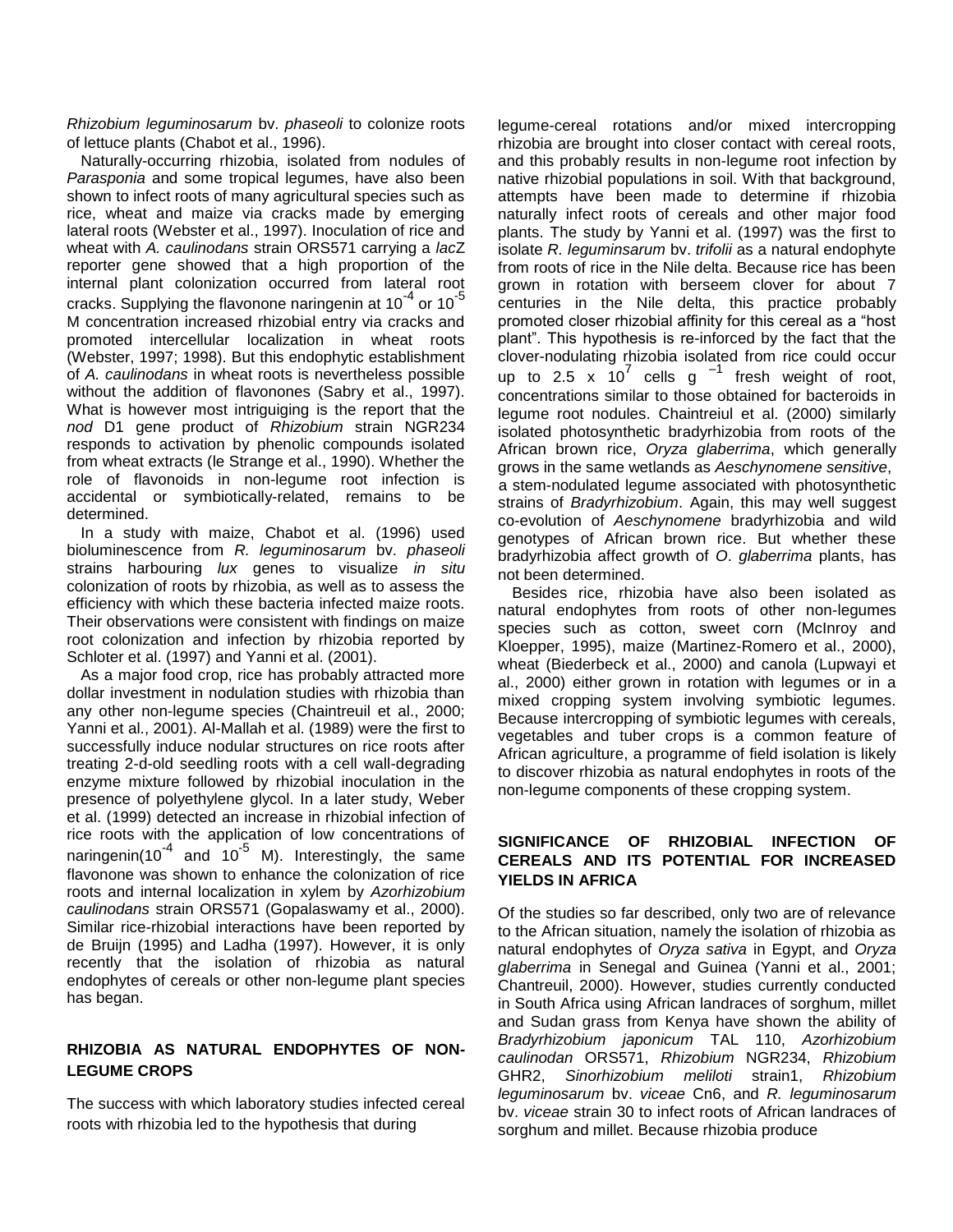

**Figure 1.** (a) Scanning electron micrograph showing *Rhizobium* GRH2 at the crack of sorghum root. Bar = 3 µm. (b) Scanning electron micrograph showing *Azorhizobium caulinodans* ORS571 on the outer surface of 94-d-old sorghum plant. Bar = 3µm. (c) Transmission electron micrograph of *Bradyrhizobium japonicum* TAL 110 inside sorghum root tissue. Bar = 20 µm. (d) Transmission electron micrograph of *Bradyrhizobium japonicum* TAL 110 inside millet root tissue. Bar = 20µm (V.N. Matiru and F.D. Dakora, unpubl. data).

phytohormones such as auxins, cytokinins, gibberllins and abscicic acid, it is likely that their release into cropping systems promotes plant growth and possibly increases yield even though no  $N<sub>2</sub>$  fixation by rhizobia has been detected in these non-legumes. This is in addition to the role of microbial metabolites in making nutrients available to plants (Dakora and Phillips, 2002). Rhizobial release of nodulation signals such as lipo-chitooligosaccharides (LCOs) is also known to stimulate seed germination in a wide range of plant species by a still unknown mechanism. For example, recent findings show that lumichrome and LCOs released by rhizobia stimulate growth of crop plants (Phillips et al., 1999; Zhang et al., 2002; Dakora 2003). Large increases in plant growth were observed in sorghum, soybean and cowpea genotypes when supplied with 5 nM concentrations of lumichrome (Dakora et al., 2002). This suggests that *in*

*planta* release of lumichrome by rhizobial endophytes could be a factor in stimulating cereal growth following rhizobial inoculation. From our studies, it is clear that where rhizobial infection was easily demonstrated for sorghum using light, scanning and transmission electron microscopy, plant growth was increased in response to inoculation; however, where it was difficult to establish rhizobial presence in millet roots, plant growth was unaffected by rhizobial inoculation (V. N. Matiru and F.D. Dakora, unpublished data). Additionally, because P uptake by sorghum increased with inoculation, it would seem that the bacteria induced some changes in phosphate transporter activity of sorghum root plasma membrane, leading to improved P nutrition.

The data presented in Figure 1 have clearly demonstrated the ability of various laboratory strains of rhizobia to colonize and infect roots of major cereal crops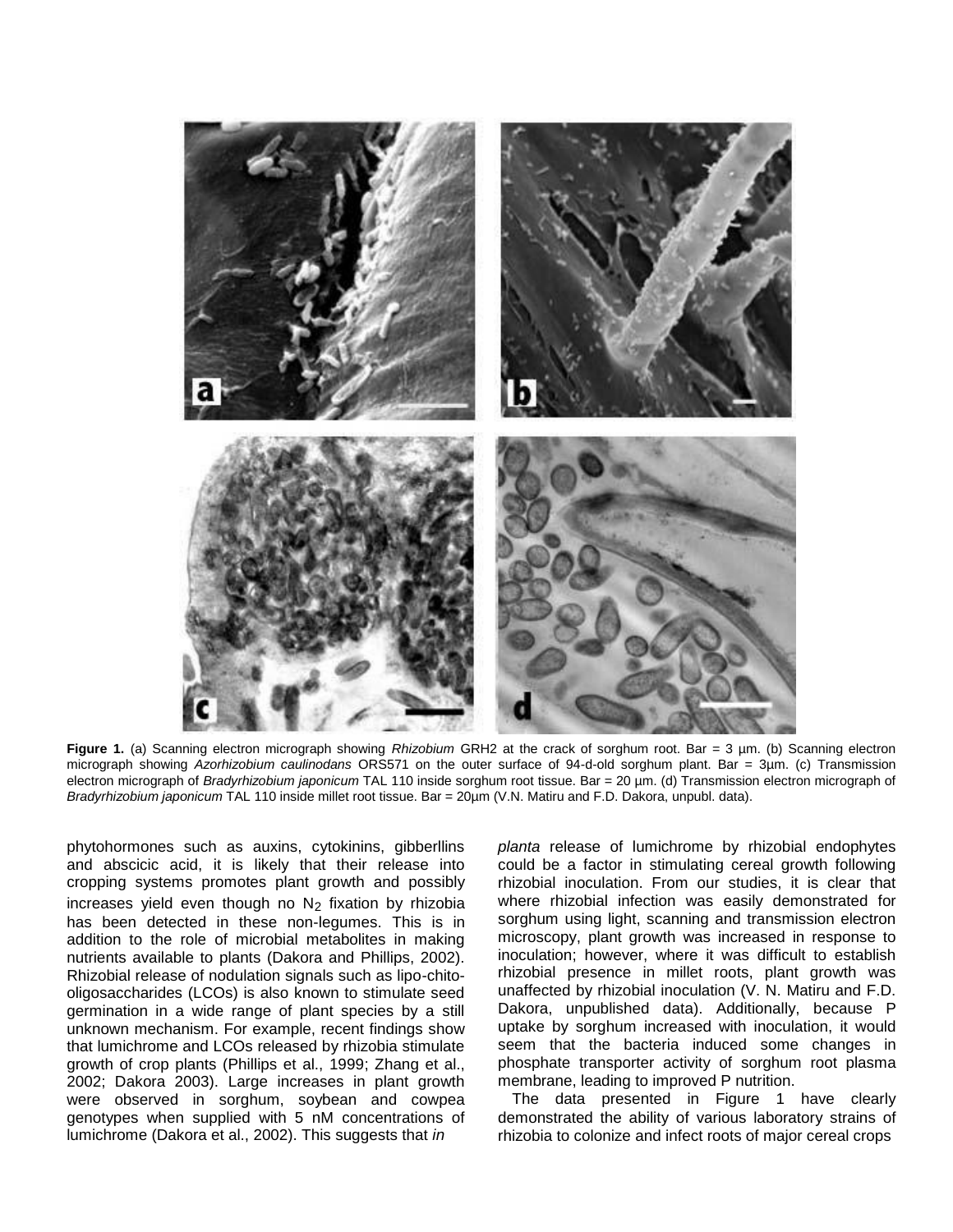in Africa. It is important to note that the rhizobial strains used to infect sorghum and millet (Figure 1) in our study originated from different legumes, e.g. *Bradyrhizobium japonicum* from soybean*, Azorhizobium caulinodan* from *Sesbania rostrata*, *Rhizobium* NGR234 from *Lablab purpureus, Sinorhizobium meliloti* from *Medicago sativa*, *Rhizobium leguminosarum* bv. *viceae* Cn6, and *R. leguminosarum* bv. *viceae* strain 30 from *Vicia faba* . The fact that such a diverse group of rhizobia isolated from different legume genera could each infect African landraces of sorghum and millet as host plants, suggests that rhizobial infection of non-legumes is probably more widespread in nature than previously thought. Although these rhizobial endophytes have not been evaluated for  $N<sub>2</sub>$  fixation in these landraces, their benefit as a source of growth-promoting molecules to the host plant is more likely to be marked than a possible supply of N by nitrogenase. Not only do rhizobial metabolites such as lumichrome enhance drought tolerance via stomatal control in plants, they also promote tillering in sorghum (V.N. Matiru and F.D. Dakora, unpubl. data), leading to increaseed growth and possibly grain yield. A combined approach of screening cereal roots from farmers' fields for their rhizobial status and conducting field trials on rhizobial inoculation of cereals has great prospects for identifying cereal genotypes with affinity for rhizobial stimulation of plant growth. In such a study, the unbred African landraces of sorghum, millet, rice and maize would be better candidate material for selection of superior strain/host plant combinations as conventional breeding sometimes results in loss of useful genetic traits.

#### **CONCLUSION**

More research is needed on the interaction between indigenous African cereal crops and rhizobia as the latter are known to confer protection against pathogens and drought while promoting growth of the host plant (Dakora, 2003). Of particular importance would be the screening of several landraces for rhizobial infection of roots, followed by an assessment of the environmental factors that favour (or discourage) rhizobial infection of these nonlegume crops. Such a screening programme may well discover that rhizobial infection of plant roots is a common feature of both legume and non-legume species. It is only then that these plant/bacterial associations involving rhizobia and non-legumes can be genetically manipulated for increased plant growth and possibly grain yield. Rhizobial promotion of sorghum growth as feed could, have marked effect on livestock production just as rhizobially-increased grain yield could enhance the food security of rural African communities.

#### **REFERENCES**

Al Mallah, MK Davey MR, Cocking EC (1989). Formation of nodular structures on rice seedlings by rhizobia. J. Exp. Bot. 40: 473-478.

- Al Mallah, MK Davey MR, Cocking EC (1990). Nodulation of oilseed rape (*Brassica napus*) by rhizobia. J. Exp. Bot. 41: 1567-1572.
- Antoun H, Beauchamp CJ, Goussard N, Chabot R, Lalande R (1998). Potential of *Rhizobium* and *Bradyrhizobium* species as plant growth promoting rhizobacteria on non-legumes: effects on radishes (*Rhaphanus sativus* L.). Plant Soil 204: 57-67.
- Biederbeck VO, Lupwayi NZ, Hanson KG, Rice WA, Zenter RP (2000). Effect of long-term rotation with lentils on rhizosphere ecology and on endophytic rhizobia in wheat. In: Book of Abstracts,  $17<sup>th</sup>$  North American Conference on Symbiotic Nitrogen Fixation, 23-28 July 2000, Quebec, Canada, 80.
- Boddey RM, Dobereiner J (1988). Nitrogen fixation associated with grasses and cereals: recent results and perspectives for future research. Plant Soil 108: 53-65.
- Caballlero-Mellado J, Martinez-Romero E (1994). Limited genetic diversity in the endophytic sugarcane bacterium *Acetobacter diazotrophicus*. Appl. Environ. Microbiol. 60: 1532-1537.
- Cavalcante VA, Dobereiner J (1988). A new acid tolerant nitrogen-fixing bacterium associated with sugarcane. Plant Soil 108: 23-31 Chabot R, Antoun H, Cescas MP (1993). Stimulation de la croissance du mais et de la laitue romaine par des microorganisms dissolvent le phosphore inorganique. Can. J. Microbiol. 39: 941-947.
- Chabot R, Antoun H, Kloepper JW, Beauchamp CJ (1996). Root colonization of maize and lettuce by bioluminescent Rhizobium leguminosaurm biovar phaseoli. Appl. Environ. Microbiol. 62: 2767- 2772.
- Chaintreuil C, Giraud E, Prin Y, Lorquin J, Ba A, Gillis M, de Lajudie P, Dreyfus B (2000) . Photosynthetic bradyrhizobia are natural endophytes of the African wild rice *Oryza breviligulata*. Appl. Environ. Microbiol. 66: 5437-5447.
- Christansen-Weniger C, Vanderleyden J (1994). Ammonium-excreting *Azospirillum* sp. become intracellularly established in maize (*Zea mays*) para-nodules. Biol. Fertil. Soils 17: 1-8.
- Dakora FD (1995). Plant flavonoids: biological molecules for useful exploitation. Aust. J. Plant Physiol. 22: 7-99.
- Dakora FD (2003). Defining new roles for plant and rhizobial molecules in sole and mixed plant cultures involving symbiotic legumes. New Phytol. 158: 39 – 49.
- Dakora FD, Keya SO (1997). Contribution of legume nitrogen fixation to sustainable agriculture in Sub-Saharan Africa. Soil Biol. Biochem. 29: 809-817.
- Dakora FD, Matiru V, King M, Phillips DA (2002) . Plant growth promotion in legumes and cereals by lumichrome, a rhizobial signal metabolite. In: Finan TM, O'Brian MR, Layzell DB, Vessey K, Newton WE, eds. Nitrogen fixation: global perspectives. Wallingford, UK: CABI Publishing, 321-322.
- Davey MR, Webster G, Manders G, Ringrose, FL, Power JB, EC Cocking (1993). Effective nodulation of micro-propagated shoots of the non-legume *Parasponia andersonii* by *Bradyrhizobium*. J. Exp. Bot. 44: 863-867.
- de Buijn FJ, Jing Y, Dazzo FB (1995). Potential and pitfalls of trying to extend symbiotic interactions of nitrogen -fixing organisms to presently non-nodulated plants, such as rice. Plant Soil 174: 225-240.
- Dobbelaere S, Croomenborghs A, Thys A, Ptacek D, Vanderleyden J, Dutto P, Landera-Gonzalez C, Caballero-Mellado J, Aguire JF, Kapulnik Y, Brener S, Burdman S, Dadouri D, Sarig S, Okon Y (2001). Responses of agronomically important crops to inoculation with *Azospirillum*. Aust. J. Plant Physiol. 28: 871-879.
- Dobereiner J, Boddey R (1981). Nitrogen fixation in association with gramineae. In: Allan GH and Newton WE (Eds). Current perspectives in nitrogen fixation. pp. 305-312 Australan Academy of Science.
- Dobereiner J, Reis VM, Paula MA, Olivares F (1993). Endophytic diazotrophs in sugar cane, cereals and tuber plants. In: R. Palacios et al. (eds.). New horizons in nitrogen fixation. The Netherlands: Kluwer Academic Publishers, pp. 617-676.
- Dong Z, Layzell DB (2001). H<sub>2</sub> oxidation, O<sub>2</sub> uptake and  $CO_2$  fixation in hydrogen treated soils. Plant Soil 229: 1-12.
- Dong Z, and Layzell DB. 2002. Why do legume nodules evolve hydrogen gas? In: Finan TM, O'Brian MR, Layzell DB, Vessey K, Newton WE, eds. Nitrogen fixation: global perspectives. Wallingford,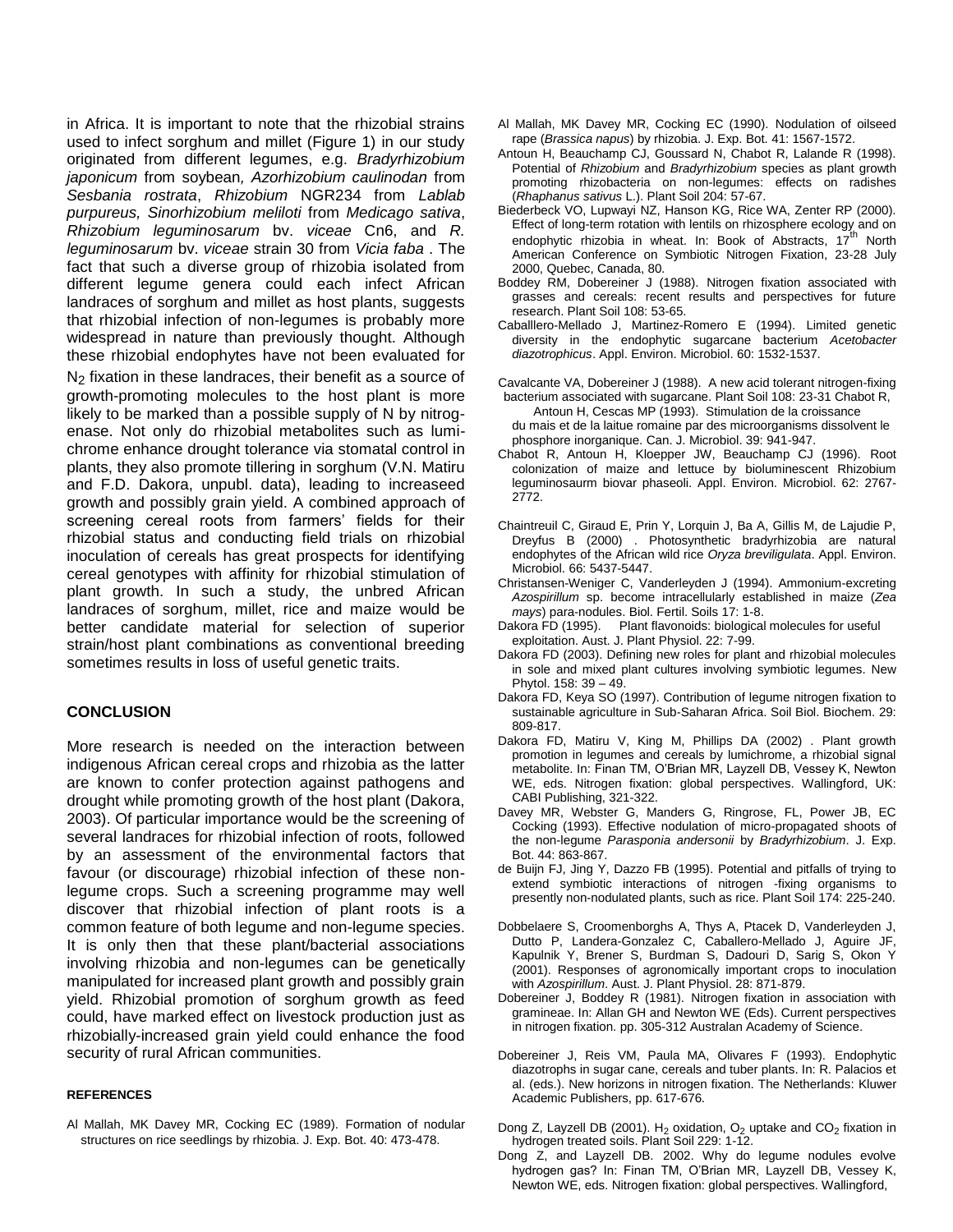UK: CABI Publishing, pp. 331-335.

- Englesham ARJ, Ayanaba A, Rao VR, Eskew DL (1981). Improving the nitrogen nitrution of maize by intercropping with cowpea. Soil Biol. Biochem. 13: 169-171.
- Fallik E, Okon Y (1996). Inoculants of *Azospirillum brasilense*: biomass production, survival and growth promotion of *Setaria italica* and *Zea mays*. Soil Biol. Biochem. 28: 123-126.
- Fuentes-Ramirez LE, Jimenez- Salgado T, Abarca-Ocampo IR, Caballero-Mellado J (1993). *Acetobacter diazotrophicus*, an indoleacetic acid producing bacterium isolated from sugarcane cultivars of Mexico. Plant Soil. 154: 145-150.
- Gillis M, Kersters K, Hoste B, Janssens D, Kroppenstedt RM, Stephan MP, Teixeira KRS, Dobereiner J, De Ley J (1989). *Acetobacter diazotrophicus* sp. Nov., a nitrogen-fixing acetic acid bacterium associated with sugarcane. J. System. Bacteriol. 39: 361-364.
- Gough C, Galera C, Vasse J, Webster G, Cocking EC, J Denarie (1997a). Specific flavonoids promote intercellular root colonization of *Arabidopsis thaliana* by *Azorhizobium caulinodans* ORS571. Mol. Plant-Microbe Interact. 10: 560-570.
- Gough C, Galera C, Vasse J, Webster G, Cocking EC, J Denarie (1997b). Interactions between bacterial diazotrophs and non-legume dicots: *Arabidopsis thaliana* as a model plant. Plant Soil 194: 123- 130.
- Gopalaswamy G, Kannaiyan S, O'Callaghan KJ, Davey MR, Cocking EC (2000). The Xylem of rice (*Oryza sativa*) is colonized by *Azorhizobium caulinodans*. Proceedings of the Royal Society of London. B. 267: 103-107.
- Hirsch, AM, Fang Y, Asad S, Kapulnik Y (1997). The role of phytohormones in plant-microbe symbioses. Plant Soil 194: 171-184.
- Howell RK (1987). *Rhizobium* induced mineral uptake in peanut tissues. J. Plant Nutr. 10: 1297-1305.
- James EK, Reis VM, Olivares FL, Baldani JI, Dobereiner J (1994). Infection of sugar cane by the nitrogen-fixing bacterium *Acetobacter diazotrophicus*. J. Exp. Bot. 45: 757-766.
- Jimenez-Salgado T, Fuentes-Ramirez LE, Tapia-Hernandez A, Mascarua-Esperanza AM, Martinez-Romero E, Caballero-Mellado J (1997). *Coffea arabica* L., a new host for *Acetobacter diazotrophicus* and isolation of other nitrogen-fixing Acetobacteria. Appl. Environ. Microbiol. 63: 3676-3683.
- Kapulnik Y, Sarig S, Nur I, Okon Y (1983). Effect of *Azospirillum* inoculation on yield of field-grown wheat. Can. J. Microbiol. 29: 895- 899.
- Ladha JK, de Bruijn FJ, Malik KA (1997). Introduction: Assessing opportunities for nitrogen fixation in rice – a frontier project. Plant Soil  $194: 1 - 10.$
- Law IJ, Strijdom BW (1989). Inoculation of cowpea and wheat with strains of *Bradyrhizobium* sp. that differ in their production of indole acetic acid. South Afr. J. Plant Soil. 6: 161-166.
- le Strange KK, Bender GL, Djordjevic MA, Rolfe BG and Redmond JW (1990). The *Rhizobium* strain NGR234 nodD1 Gene product responds to activation by the simple phenolic compounds vanillin and isovanillin present in wheat seedling extracts. Mol. Plant-Microbe Interact. 3: 214-220.
- Lhuissier FGP, de Ruijter NCA, Sieberer BJ, Esseling JJ, Emons AMC (2001). Time course of cell biological events evoked in legume root hairs by *Rhizobium* nod factors: state of the art. Ann. Bot. 87: 289- 302.Lin W, Okon Y, Hardy RWF (1983) . Enhanced mineral uptake by *Zea mays* and Sorghum bicolor roots inoculated with *Azospirillum brasilense*. Appl. Environ. Microbiol. 45: 1775-1779.
- Lupwayi NZ, Rice WA, Clayton GW (2000). Endophytic rhizobia in barley and canola in rotation with field peas. In: Book of Abstracts, 17<sup>th</sup> North American Conference on Symbiotic Nitrogen Fixation, 23-28 July 2000, Quebec, Canada. 80. University of Laval, p. 51.
- Malik KA, Bilal R, Mehnaz S, Rasul G, Mirza MS, Ali S (1997). Association of nitrogen-fixing, plant-growth-promoting rhizobacteria (PGPR) with kallar grass and rice. Plant Soil 194: 37-44.
- McInroy JA, Kloepper JW (1995). Survey of indigenous endophytes from cotton and sweet corn. Plant Soil 173: 337-342.
- Mirza MS, Ahmad W, Latif F, Haurat J, Bally R, Normand P, Malik KA (2001). Isolation, partial characterization, and effect of plant growthpromoting bacteria (PGPB) on micro-propagated sugarcane *in vitro*. Plant Soil 237: 47-54.
- Murty MG, Ladha JK (1988). Influence of *Azospirillum* inoculation on the mineral uptake and growth of rice under hydroponic conditions. Plant Soil 108: 281-285.
- Muthukumarsamy R, Revathi G, Loganathan P (2002). Effects of inorganic N on the population, in vitro colonization and morphology of *Acetobacter diazotrophicus* (syn. *Gluconacetobacter diazotrophicus*). Plant Soil. 243: 91-102.
- Okon Y, Hzigsohn R (1995). The development of *Azospirillum* as a commercial inoculant for improving crop yields. Biotechnol. Adv. 13: 415-424.
- Okon Y, Kapulnik Y (1986). Development and functions of *Azospirillum*inoculated roots. Plant Soil 90: 3-16.
- Paynel F, Murray PJ, Cliquet B (2001) . Root exudates: a pathway for short-term N transfer from clover and ryegrass. Plant Soil. 229: 235- 243.
- Phillips DA, Torrey JG (1970). Cytokinin production by *Rhizobium japonicum*. Physiol. Plant. 23: 1057-1063.
- Phillips DA, Torrey JG (1972) . Studies on cytokinin production by *Rhizobium*. Plant Physiol. 49: 11-15.
- Phillips DA, Joseph CM, Yang G-P, Martinez-Romero E, Sanborn JR, Volpin H (1999). Identification of lumichrome as a *Sinorhizobium* enhancer of alfalfa root respiration and shoot growth. Proc. Natl. Acad. Sci. USA 96: 12275-12280.
- Pacovsky RS, Paul EA, Bethlenfalvay GJ (1985). Nutrition of sorghum plants fertilized with nitrogen or inoculated with *Azospirillum brasilense*. Plant Soil 85: 145-148.
- Prayitno J Stefaniak J, McIver J Weinmen JJ, Dazzo FB, Ladha JK, Barraquio W, Yanni YG, Rolfe BG (1999). Interactions of rice seedlings with bacteria isolated from rice roots. Aust. J. Plant Physiol. 26: 521-535.
- Prinsen E, Chauvaux N, Schmidt J, John M Wieneke De Greef J, Schell J, Van Onckelen H (1991) . Stimulation of indole-3-acetic acid production in *Rhizobium* by flavonoids. Federation of European Biochemical Societies 282: 53-55
- Prithiviraj B, Zhou X, Souleimanov A, Smith DL (2000). Nod Bj V ( $C_{18:1}$ MeFuc) a host specific bacterial-to-plant signal molecule, enhances germination and early growth of diverse crop plants. In: Book of Abstracts, 17<sup>th</sup> North American Conference on Symbiotic Nitrogen Fixation 23-28 July 2000. Quebec, Canada. 80. University of Laval, p. E6.
- Reddy PM, Ladha JK, So RB, Hernandez RJ, Ramos MC Angeles OR, Dazzo FB, De Bruijn FJ (1997). Rhizobial communication with rice roots: induction of phenotypic changes, mode of invasion and extent of colonization. Plant Soil 194: 81-98.
- Reis VM, Olivares FL, Dobereiner J (1994). Improved methodology for isolation of *Acetobacter diazotrophicus* and confirmation of its endophytic habitat. World J. Microbiol. Biotechnol. 10: 401-405.
- Reynders L, Vlassak K (1982). Use of *Azospirillum brasilense* as biofertilizer in intensive wheat cropping. Plant Soil 66: 217-273.
- Riggs PJ, Chelius MK, Iniguez AL, Kaeppler SM, Triplett EW (2001). Enhanced maize productivity by inoculation with diazotrophic bacteria. Aust. J. Plant Physiol. 28: 829-836.
- Sabry SRS, Saleh SA, Batchelor CA, Jones J, Jotham J, Webster G, Kothari SL, Davey MR, Cocking EC (1997). Endophytic establishment of *Azorhizobium caulinodans* in wheat. Proceedings of the Royal Society of London. B. 264: 341-346.
- Saubidet MI, Fatta N, Barneix AJ (2000). The effects of inoculation with *Azospirillum brasilense* on growth and nitrogen utilization by wheat plants. Plant Soil 245: 215-222.
- Schloter M, Wiehe W, Assmus B, Steindl H, Becke H, Hoflich G, and Hartman A. (1997). Root colonization of different plants by plantgrowth-promoting *Rhizobium leguminosarum bv trifolii* R39 studied with monospecific polyclonal antisera. Appl. Environ. Microbiol. 63: 2038-2046.
- Sevilla M, Meletzus D, Teixeira K, Lee S, Nutakii A, Baldini I, Kennedy C (1997). Analysis of nif and regulatory genes in *Acetobacter diazotrophicus*. Soil Biol. Biochem. 29: 871-874 .
- Sevilla M, Gunapala N, Burris RH, Kennedy C (2001). Enhancement of growth and N content in sugarcane plants inoculated with *Acetobacter diazotrophicus* . Mol. Plant-Microbe Interact. 14: 358-366
- Smith DL, Prithiviraj B, Zhang F (2002). Rhizobial signals and control of plant growth. In: Finan TM, O'Brian MR, Layzell DB, Vessey K